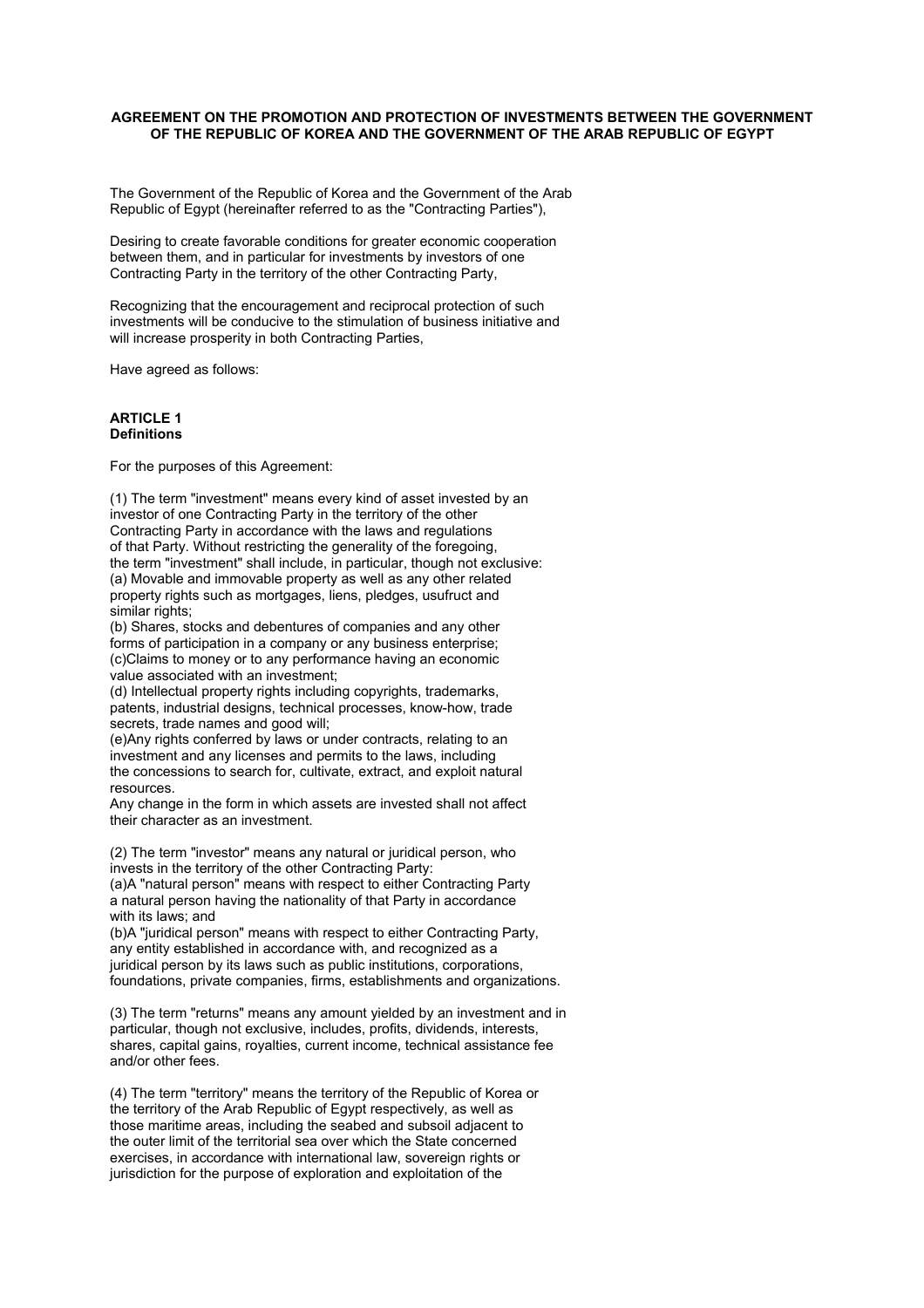natural resources of such areas.

(5) The term "Freely convertible currency" means the currency that is widely used to make payments for international transactions and widely exchanged in principal international exchange markets.

## **ARTICLE 2 Promotion and Protection of Investments**

(1) Each Contracting Party shall encourage and create favourable conditions for investors of the other Contracting Party to invest in its territory and, shall admit such investments in accordance with its laws and regulations.

(2) Investments of investors of each Contracting Party shall at all times be accorded fair and equitable treatment and shall enjoy full protection and security in the territory of the other Contracting Party. Neither Contracting Party shall in any way impair by unreasonable or discriminatory measures the management, maintenance, use, enjoyment or disposal of investments in its territory of investors of the other Contracting Party.

## **ARTICLE 3 Investment Treatment**

(1) Investments of investors of one Contracting Party in the territory of the other Contracting Party and also the returns there from shall receive treatment which is fair and equitable and not less favorable than that accorded in respect of the investments of its own investors or those of any third state.

(2) Each Contracting Party shall in its territory accord, to investors of the other Contracting Party as regards the management, maintenance, use, enjoyment or disposal of their investments, treatment which is fair and equitable and not less favorable than that which it accords to its own investors or to investors of any third country.

(3) The provisions of paragraphs (1) and (2) of this Article shall not be construed so as to oblige one Contracting Party to extend to investors of the other Contracting Party the benefit of any treatment, preference or privilege which may be extended by the former Contracting Party by virtue of: (a) Any existing or future customs union or free trade area, a common external tariff area, a common market, a monetary union or similar international agreements or other forms of regional cooperation to which either Contracting Party is or may become a party; or (b) Any existing or future conventions or other international arrangements relating wholly or mainly to taxation.

# **ARTICLE 4 Compensation for Losses**

(1) Investors of one Contracting Party whose investments in the territory of the other Contracting Party suffer losses owing to war, armed conflicts, revolution, a state of national emergency, revolt, insurrection, riot or other similar events in the territory of the latter Contracting Party shall be accorded by the latter Contracting Party, as regards restitution, indemnification, compensation or other settlements, treatment which is not less favorable than that which the latter Contracting Party grants to its own investors or to investors of any third state. Any payments under this article shall be prompt, adequate, effective and freely transferable.

(2) Without prejudice to paragraph (1) of this article, investors of one Contracting Party who, in any of the situations referred to in that paragraph, suffer damage or loss in the territory of the other Contracting Party resulting from: (a)Requisitioning of their property by its forces or authorities, or (b) Destruction of their property by its forces or authorities which was not caused in combat action or was not required by the necessity of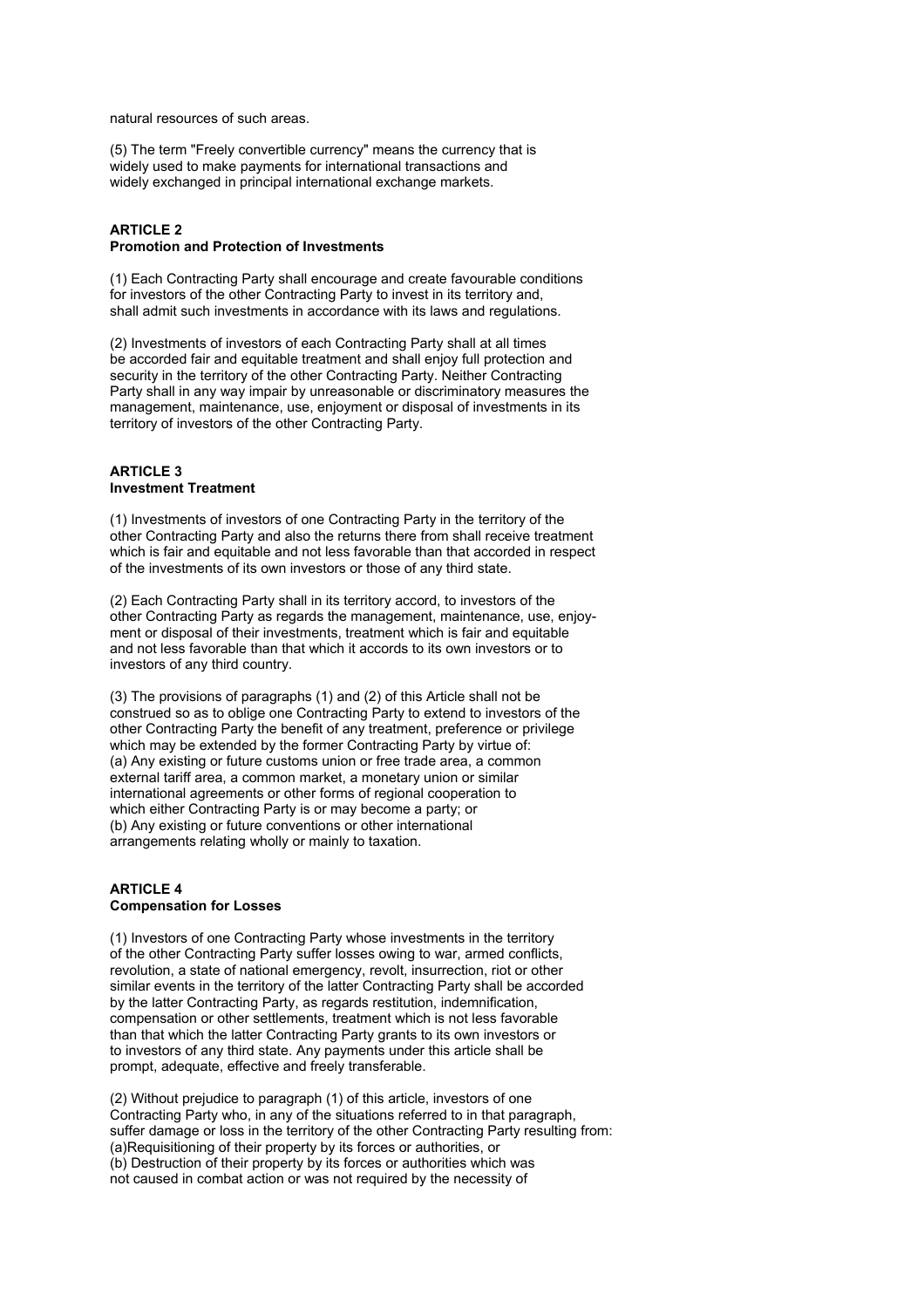the situation, shall be accorded just and adequate compensation for the damage or loss sustained during the period of the requisitioning or as a result of the destruction of the property. Resulting payments shall be freely transferable and without undue delay.

# **ARTICLE 5 Nationalization and Expropriation**

(1) Investments of investors of either Contracting Party shall not be nationalized, expropriated or otherwise subjected to any other similar measures having an effect equivalent to nationalization or expropriation (hereinafter referred to as "expropriation") in the territory of the other Contracting Party except for reasons of public interest under due process of law, on a non-discriminatory basis, and provided that it is accompanied by prompt, adequate and effective compensation.

(2) Such compensation shall amount to the market value of the investment expropriated immediately before expropriation was taken or before impending expropriation became public knowledge, whichever is the earlier, shall include interest at the applicable commercial rate, and shall be made without undue delay, be effectively realizable and be freely transferable.

(3) The investor of the Contracting Party shall have a right to prompt a review by a judicial or other independent authority of the other Contracting Party, of his or its case and of the valuation of his or its investments in accordance with the principles set out in this Article.

(4) Where one Contracting Party expropriates the assets of a company which is incorporated or constitutes under its laws and regulations, and in which investors of the other Contracting Party own shares or other forms of participation, the provisions of this Article shall be applied.

#### **ARTICLE 6 Transfers**

(1) With regard to the investments made in its territory, each Contracting Party shall grant to investors of the other Contracting Party the right to freely transfer payments related to their investments and returns. Such transfers shall include in particular though not exclusive the following:

(a) Investment returns, as defined in Article 1;

(b) Compensation and other indemnities pursuant to Article (4) and (5); (c) Proceeds accruing from the sale liquidation, in full or partial of an investment;

(d) Funds in repayment of loans related to investments;

(e) Additional funds necessary for the maintenance or development of an existing investment;

(f) Amounts spent for the management of an investment in the territory of the other Contracting Party; and

(g) Earnings of nationals of the other Contracting Party who are allowed to work in connection with investments in its territory.

(2) The transfers shall be made in a freely convertible currency, without undue delay at the exchange rate which is effective for the current transaction or at the official rate of exchange in force on the date of transfers.

# **ARTICLE 7 Subrogation**

If a Contracting Party or its designated agency makes a payment to its own investors under a guarantee against non-commercial risks it has accorded in respect of investments in the territory of the other Contracting Party, the latter Contracting Party shall recognize:

(a) The assignment, whether under the law or pursuant to a legal transaction in that country, of any rights or claims from the investor to the former Contracting Party or its designated agency; and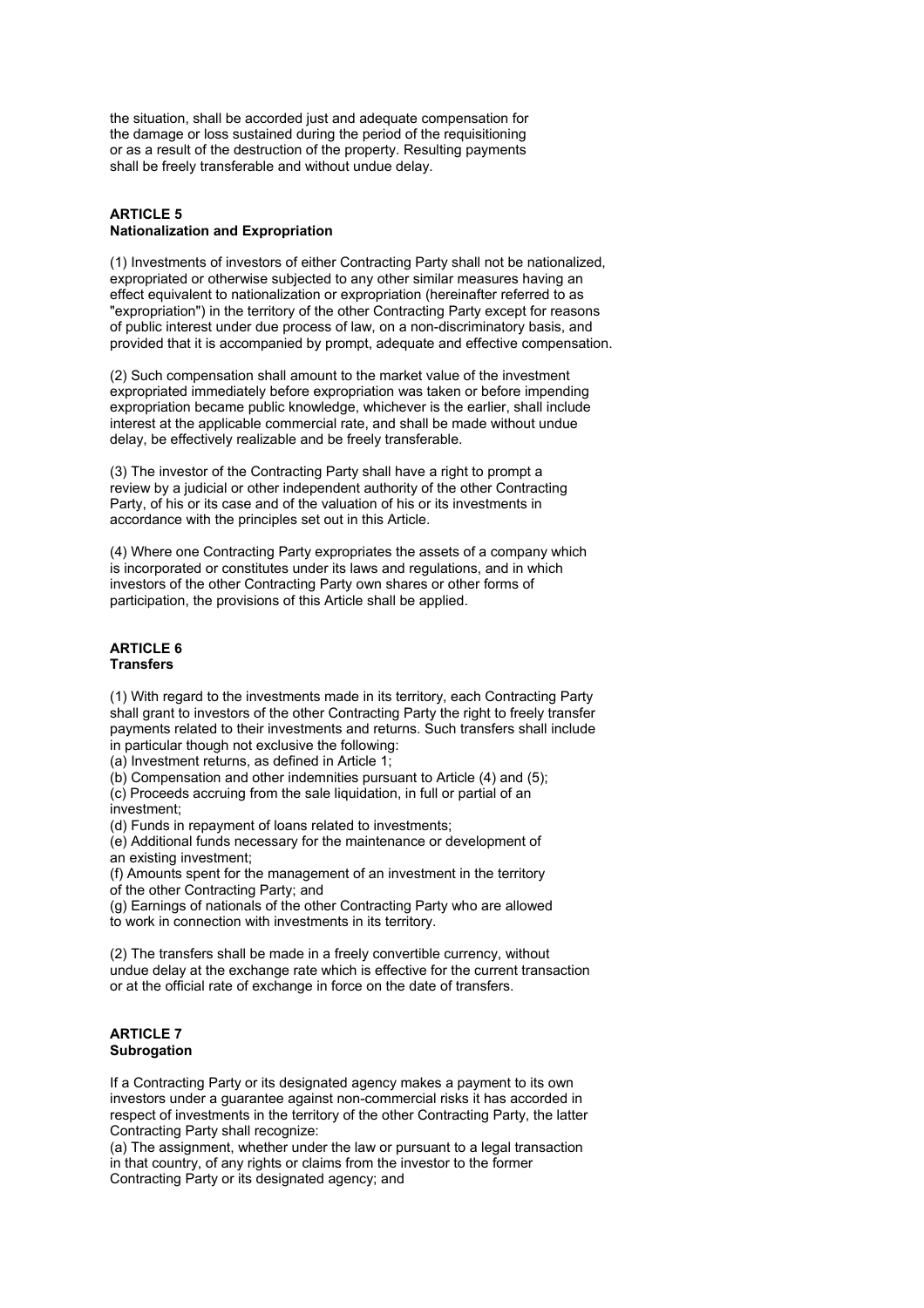(b) That the former Contracting Party or its designated agency is entitled by virtue of subrogation to exercise such claims of that investor and shall assume the obligation related to the investment.

## **ARTICLE 8**

#### **Settlement of Investment Disputes between A Contracting Party and an Investor of the other Contracting Party**

(1) Any dispute between a Contracting Party and the investor of the other Contracting Party shall be notified in writing including a detailed information by the investor to the host Contracting Party of the investment, and shall, as far as possible, be settled by the parties to the dispute amicably.

(2) The local remedies under the laws and regulations of one Contracting Party in the territory of which the investment has been made shall be available for the investor of the other Contracting Party on the basis of treatment not less favorable than that accorded to investments of its own investors or investors of any third state.

(3) If the dispute cannot be settled in this way within six months from the date of the written notification mentioned in paragraph (1), it may be submitted upon request of the investor (his choice will be final) either to:

(a)The International Center for the Settlement of Investment Disputes (ICSID) created by the convention on the settlement of investment disputes between States and Nationals of the other States opened for signature in Washington D.C. on 18th March 1965;

(b)Ad-hoc Court of Arbitration established under the arbitration rules of procedures of the United Nations Commission for International Trade Law.

(4) The arbitration decision shall be final and binding for the parties in the dispute. Each Contracting Party shall execute them in accordance with its laws.

# **ARTICLE 9 Settlement of Disputes between the Contracting Parties**

(1) Disputes between the Contracting Parties concerning the interpretation or application of the Agreement shall - if possible - be settled through negotiations between the governments of the Contracting Parties.

(2) If the dispute cannot thus be settled within six months, from the start of the negotiations, it shall upon the request of either Contracting Party be submitted to an Arbitral Tribunal in accordance with the provisions of this Article.

(3) The Arbitral Tribunal shall be constituted for each individual case in the following way: Within two months of the receipt of the request for arbitration, each Contracting Party shall appoint one member of the Tribunal. These two members shall then select a national of a third State, who on approval of the two Contracting Parties shall be appointed Chairman of the Tribunal. The Chairman shall be appointed within three months from the date of appointment of the other two members.

(4) If within the periods specified in paragraph (3) of this Article the necessary appointments have not been made, a request may be made by either Contracting Party to the president of the International Court of Justice to make such appointments. If he happens to be a national of either Contracting Party or he is otherwise prevented from discharging the said function, the vice-president shall be invited to make the appointments. If the vice-president also happens to be a national of either Contracting Party or prevented from discharging the said function, the members of the International Court of Justice next in the seniority who is not a national of either Contracting Party shall be invited to make the appointments.

(5) The Arbitral Tribunal shall determine its own procedure and shall reach its decision by a majority of votes. Such decision shall be final and binding on both Contracting Parties. Each Contracting Party shall bear the cost of its own